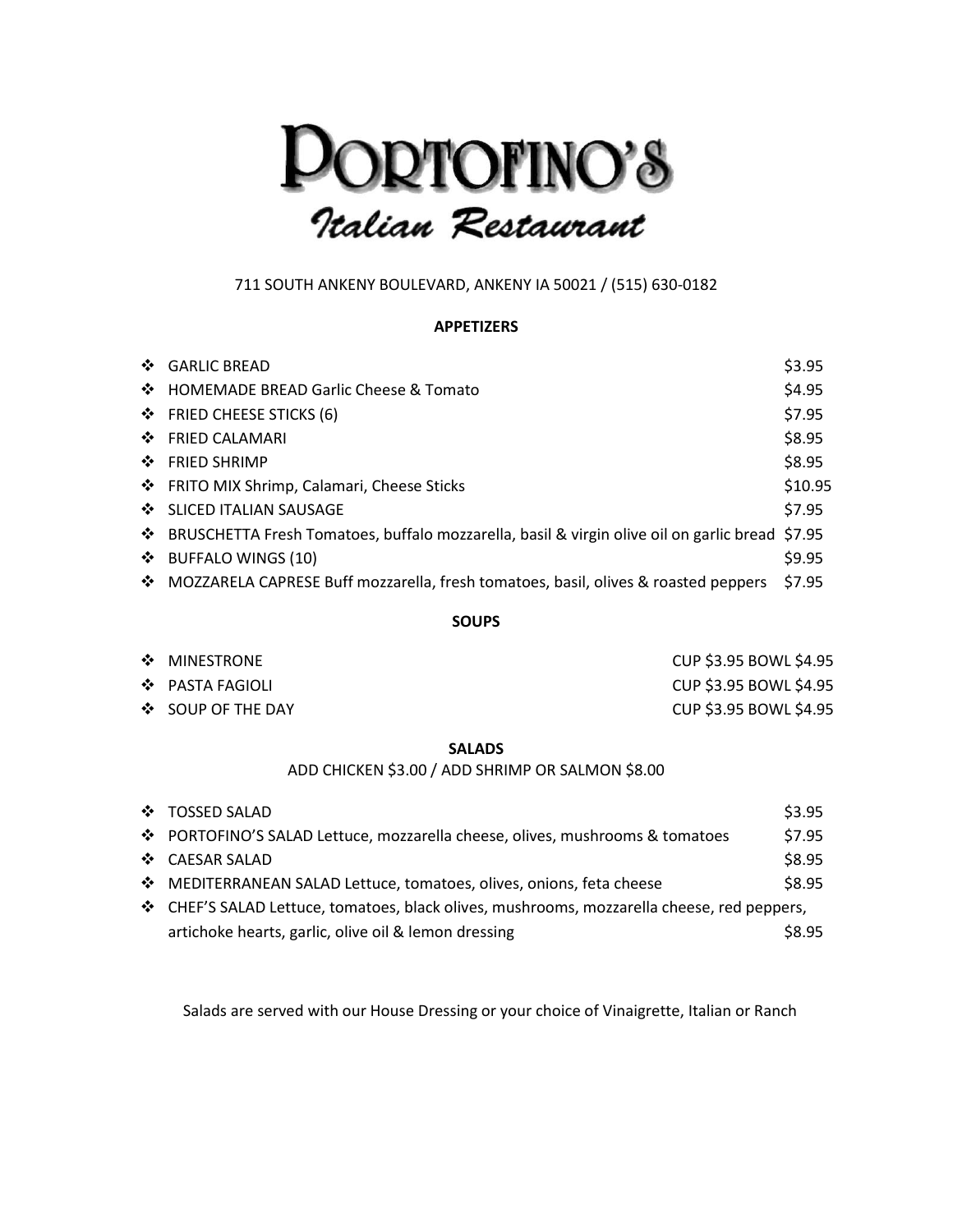# **PASTA SPECIALTIES**

# Served with tossed salad or soup, Spaghetti, Ziti or Linguine

| ❖ | <b>TOMATO SAUCE</b>                                                                                 | \$7.95  |
|---|-----------------------------------------------------------------------------------------------------|---------|
| ❖ | <b>MEAT SAUCE</b>                                                                                   | \$9.95  |
| ❖ | <b>MEATBALLS</b>                                                                                    | \$9.95  |
| ❖ | MUSHROOMS RED SAUCE                                                                                 | \$9.95  |
| ❖ | LINGUINI PUTTANESCA Tomatoes, black olives, green onions, capers, anchovies, garlic with            |         |
|   | marinara sauce                                                                                      | \$11.95 |
| ❖ | LINGUINI WHITE CLAM SAUCE Chopped clams sautéed with garlic & basil in white wine sauce             |         |
|   |                                                                                                     | \$11.95 |
| ❖ | LINGUINI RED CLAM SAUCE Chopped clams sautéed with garlic & basil in white wine & fresh             |         |
|   | marinara sauce                                                                                      | \$11.95 |
| ❖ | LINGUINI WITH MUSHROOMS, GARLIC \$ OIL                                                              | \$9.95  |
| ❖ | FETTUCCINI ALFREDO Fettuccini pasta sautéed in alfredo sauce                                        | \$10.95 |
| ❖ | FETTUCCINI CARBONARA Prosciutto & Mushrooms sautéed in brandy alfredo sauce                         | \$12.95 |
| ❖ | TORTELLINI ALA PANNA Cheese filled pasta sautéed in our creamy pink sauce                           | \$11.95 |
| ❖ | TORTELLINI MICHELANGELO Cheese filled pasta, sautéed green onions & mushrooms in our                |         |
|   | brandy cream sauce                                                                                  | \$11.95 |
| ❖ | ZITI POMODORO Ziti pasta sautéed with fresh diced tomato, garlic, basil, olive oil, scallion, white |         |
|   | onion, sherry wine in a fresh marinara sauce                                                        | \$11.95 |
| ❖ | GRILLED SALMON w/mixed vegetables                                                                   | \$15.95 |
| ❖ | <b>GRILLED CHICKEN w/mixed vegetables</b>                                                           | \$12.95 |

# **HOMEMADE BAKED PASTAS**

Served with tossed salad or soup / Substitute Alfredo sauce \$1.00

|              | ❖ PASTA SAMPLER Lasagna, manicotti & cannelloni in tomato sauce & mozzarella cheese           | \$9.95  |
|--------------|-----------------------------------------------------------------------------------------------|---------|
| ❖            | LASAGNA Layers of meat, ricotta cheese & pasta in tomato sauce & mozzarella cheese            | \$9.95  |
| ❖            | CANNELLONI Pasta crepes stuffed with ricotta, meat & spinach, baked in tomato sauce &         |         |
|              | mozzarella cheese                                                                             | \$9.95  |
|              | ❖ MANICOTTI Fresh pasta crepes filled with ricotta cheese, baked in tomato sauce & mozzarella |         |
|              | cheese                                                                                        | \$9.95  |
|              | ❖ CHEESE RAVIOLI Pasta shells filled with ricotta cheese, baked in tomato sauce & mozzarella  |         |
|              | cheese                                                                                        | \$9.95  |
|              | ❖ BAKED ZITI Ziti pasta baked in tomato sauce with ricotta & mozzarella cheese                | \$9.95  |
| ❖            | BAKED TORTELLINI Cheese-filled pasta baked in tomato sauce & mozzarella cheese                | \$9.95  |
| $\mathbf{A}$ | EGGPLANT ROLLATINI Fresh eggplant stuffed with ricotta, baked in tomato sauce & mozzarella    |         |
|              | cheese                                                                                        | \$9.95  |
|              | ❖ EGGPLANT PARMIGIANA Fresh eggplant baked in tomato sauce & mozzarella cheese served with    |         |
|              | spaghetti pasta                                                                               | \$11.95 |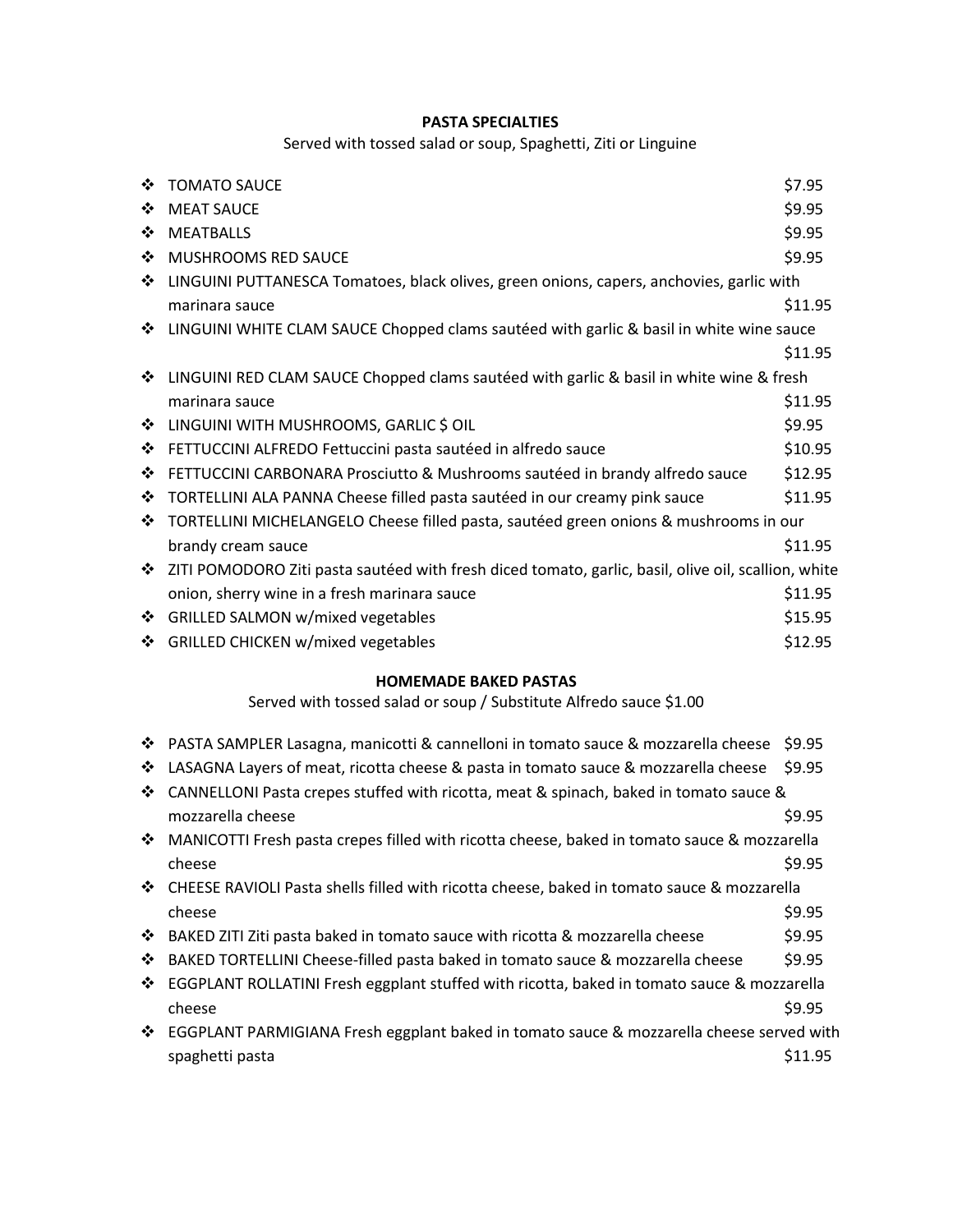## **HOUSE SPECIALTIES**

## Served with tossed salad or soup

|   | ❖ PASTA COMBO Lasagna, manicotti, cannelloni, ziti & tortellini, baked with marinara sauce &   |         |
|---|------------------------------------------------------------------------------------------------|---------|
|   | mozzarella cheese                                                                              | \$13.95 |
|   | ❖ POLO CAPRINO Chicken breast sautéed with crab meat, garlic & basil in a brandy cream sauce,  |         |
|   | over spaghetti pasta                                                                           | \$14.95 |
|   | ❖ CHICKEN CALABRESE Chicken breast sautéed with mushrooms, artichokes & roasted red bell       |         |
|   | peppers in brandy pink sauce, over spaghetti pasta                                             | \$14.95 |
| ❖ | CHICKEN FLORENTINE Chicken breast sautéed with fresh spinach mushrooms & garlic in brandy      |         |
|   | cream sauce, over spaghetti pasta                                                              | \$14.95 |
|   | ❖ CHICKEN & SHRIMP MILANESE Red bell peppers, spinach, garlic, basil in a brandy cream sauce,  |         |
|   | over spaghetti pasta                                                                           | \$14.95 |
|   | ❖ LOBSTER RAVIOLI Chopped shrimp sautéed with fresh tomatoes, garlic & basil in a lobster base |         |
|   | with brandy pink sauce                                                                         | \$17.95 |
|   | ❖ VEAL and SHRIMP CAPRI Veal sautéed with two jumbo shrimp, fresh mushrooms, tomatoes,         |         |
|   | garlic & basil in brandy pink sauce, over linguini pasta                                       | \$17.95 |
|   |                                                                                                |         |

## **VEAL**

#### Served with tossed salad or soup

- VEAL PARMIGIANA Veal lightly breaded & sautéed in marinara & topped with mozzarella cheese, over spaghetti pasta  $\frac{15.95}{25.95}$
- VEAL MARSALA Veal sautéed with fresh mushrooms and marsala wine sauce, over spaghetti  $\beta$ 15.95
- VEAL PICCATA Veal sautéed with capers in white wine lemon sauce, over spaghetti pasta \$15.95
- VEAL ALBANESE Veal sautéed with mushrooms, scallions, tomatoes & artichokes in sherry wine sauce, over spaghetti pasta  $\frac{15.95}{25.95}$

#### **CHICKEN**

## Served with tossed salad or soup

| ❖ CHICKEN PARMIGIANA Chicken breast lightly breaded, served in marinara & topped with       |         |
|---------------------------------------------------------------------------------------------|---------|
| mozzarella cheese, over spaghetti pasta                                                     | \$13.95 |
| ❖ CHICKEN MARSALA Chicken breast sautéed with fresh mushrooms, marsala wine sauce over      |         |
| spaghetti pasta                                                                             | \$13.95 |
| ❖ CHICKEN PICCATA Chicken breast sautéed with capers in a white lemon sauce, over spaghetti |         |
| pasta                                                                                       | \$13.95 |
| ❖ CHICKEN CACCIATORE Chicken breast sautéed with mushrooms, bell peppers, onion & basil in  |         |
| sherry wine & fresh marinara sauce, over spaghetti pasta                                    | \$13.95 |
| ❖ CHICKEN SICILIANA Chicken breast sautéed with mushrooms & artichokes in white wine lemon  |         |
| sauce, over spaghetti pasta                                                                 | \$13.95 |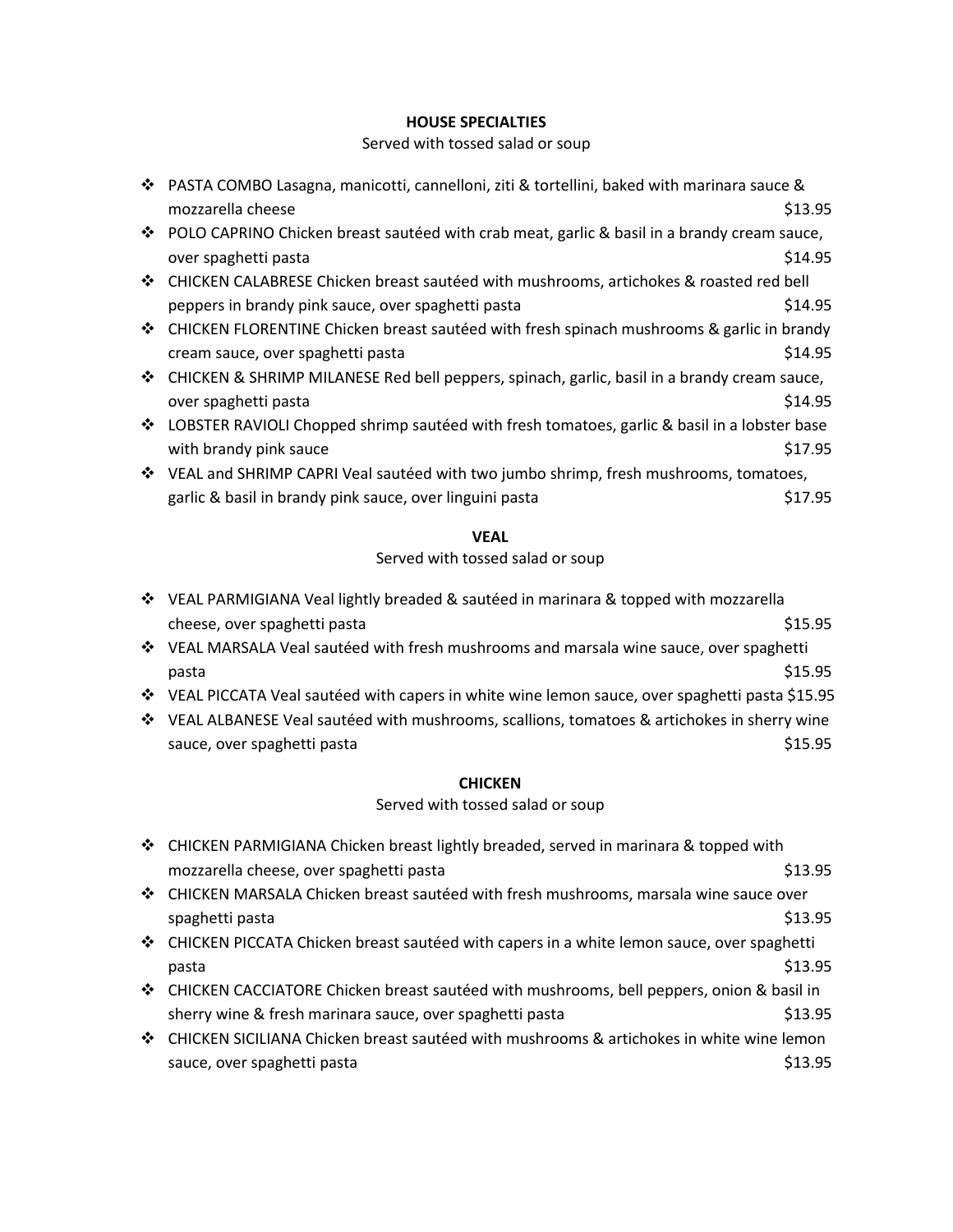| ❖ CHICKEN DAMABIANCA Chicken breast sautéed with mushrooms with brandy cream sauce, over     |
|----------------------------------------------------------------------------------------------|
| \$13.95<br>spaghetti pasta                                                                   |
| LHICKEN TETRAZZINI Chicken breast sautéed with roasted red bell peppers in a white wine pink |

- sauce, over spaghetti pasta  $\frac{1}{2}$  sauce, over spaghetti pasta
- CHICKEN FETTUCCINI ALFREDO Sliced chicken with alfredo sauce over fettuccini pasta \$13.95

# **SAUSAGE**

# Served with tossed salad or soup

| ❖ SAUSAGE & PEPPERS PARMIGIANA Sliced Italian sausage & bell peppers, sautéed in marinara                 |         |
|-----------------------------------------------------------------------------------------------------------|---------|
| sauce & topped with mozzarella cheese, over spaghetti pasta                                               | \$12.95 |
| $\clubsuit$ SALISAGE PIZZAOLA Sliced Italian sausage sautéed with mushrooms, onions, hasil & hell nenners |         |

- $\clubsuit$  SAUSAGE PIZZAOLA Sliced Italian sausage sautéed with mushrooms, onions, basil & bell peppers in a sherry wine with fresh marinara sauce, over spaghetti pasta  $$12.95$
- SAUSAGE ARRABIATA Sliced Italian sausage sautéed with garlic & basil in brandy pink sauce (spicy), over ziti pasta  $\text{512.95}$

# **STEAK & SEAFOOD**

## Served with tossed salad or soup

| ❖ | RIB EYE ALA GRIGLIA Grilled steak, sautéed with mushrooms, garlic, oil & basil, over spaghetti |         |
|---|------------------------------------------------------------------------------------------------|---------|
|   | pasta                                                                                          | \$22.95 |
| ❖ | RIB EYE MARSALA Grilled steak sautéed with mushrooms in a marsala wine sauce, over             |         |
|   | spaghetti pasta                                                                                | \$22.95 |
| ❖ | NEW YORK STRIP Grilled steak sautéed with shallots, garlic, basil, roasted potatoes & mixed    |         |
|   | vegetables in a burgundy wine sauce                                                            | \$19.95 |
| ❖ | SHRIMP SCAMPI Shrimp sautéed with garlic & basil in a white wine lemon sauce with a touch of   |         |
|   | marinara                                                                                       | \$15.95 |
| ❖ | SHRIMP ALFREDO Shrimp sautéed in a brandy wine with creamy Alfredo sauce                       | \$15.95 |
| ❖ | SHRIMP FLORENTINE Shrimp sautéed with mushrooms, spinach, garlic in brandy pink sauce,         |         |
|   | topped with provolone cheese, over linguini pasta                                              | \$15.95 |
| ❖ | SHRIMP FRA DIAVOLO sautéed shrimp with garlic & basil in sherry wine in spicy marinara sauce,  |         |
|   | over linguini pasta                                                                            | \$16.95 |
| ❖ | SALMON PICCATA Salmon filet sautéed with cappers in white wine lemon sauce, over linguini      |         |
|   | pasta                                                                                          | \$16.95 |
| ❖ | SALMON NEWBURG Salmon filet sautéed with chopped shrimp, diced tomatoes, garlic & basil in     |         |
|   | a lobster base, brandy pink sauce, over linguini pasta                                         | \$17.95 |
| ❖ | RED SNAPPER Snapper filet sautéed with fresh tomatoes, mushrooms, white onion, garlic & basil  |         |
|   | in sherry wine sauce, over linguini pasta                                                      | \$16.95 |
| ❖ | SEAFOOD COMBO Mussels, calamari, scallops & shrimp sautéed with garlic, basil & fresh          |         |
|   | marinara, over linguini pasta                                                                  | \$18.95 |
| ❖ | TILAPA and SHRIMP LIVORNESE Tilapia filet sautéed with three shrimps, garlic, basil, capers,   |         |
|   | onions & black olives in sherry wine, fresh marinara sauce with linguini pasta                 | \$15.95 |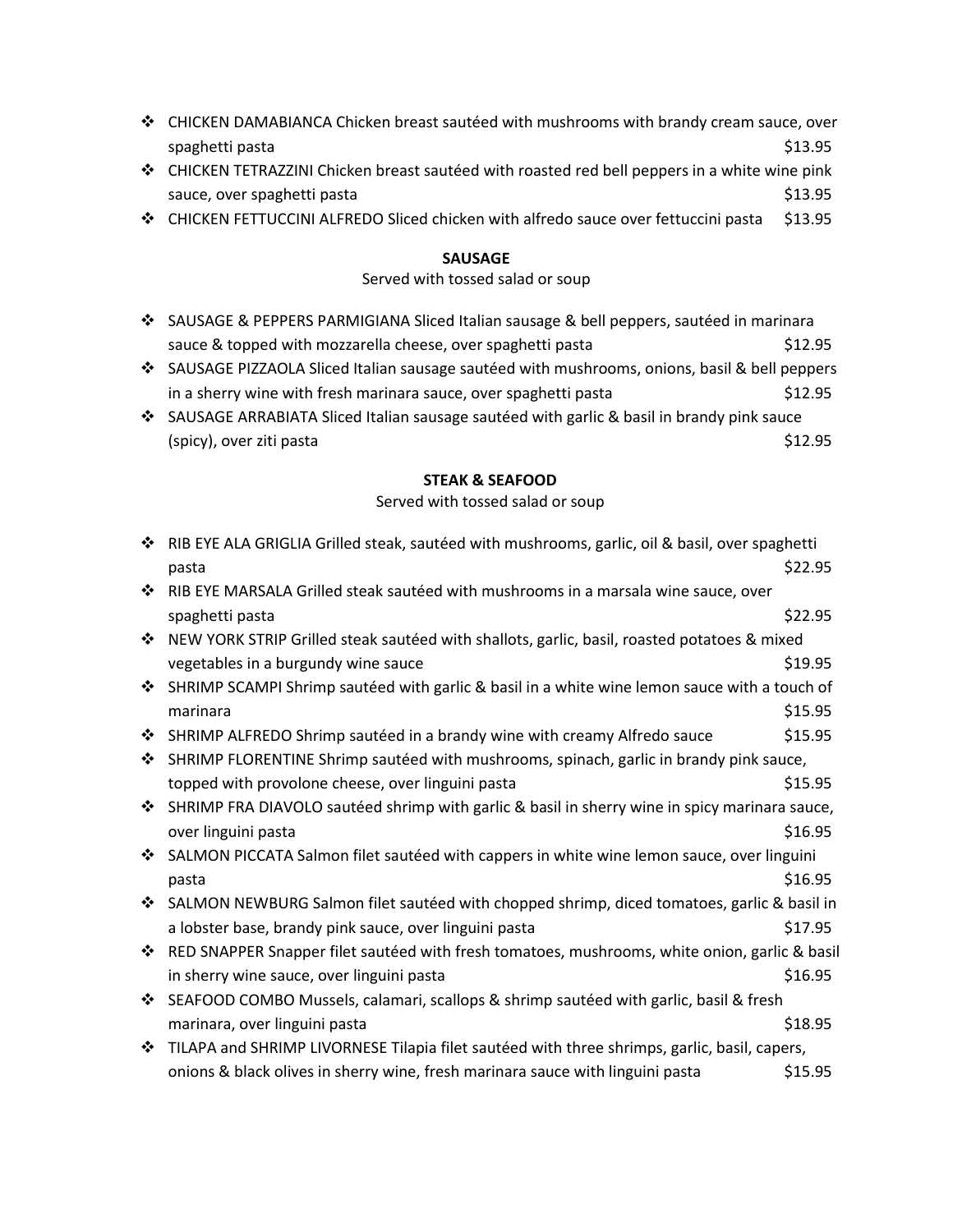| ❖ MAHI MAHI VENEDETO Mahi Mahi sautéed with scallops, scallions, garlic & basil in brandy |         |
|-------------------------------------------------------------------------------------------|---------|
| cream sauce, over linguini pasta                                                          | \$16.95 |

## **HOT SUBS**

| ❖ PHILLY CHEESE STEAK Topped with mozzarella cheese, mushrooms, peppers & onions | \$9.95 |
|----------------------------------------------------------------------------------|--------|
| ❖ MEATBALL PARMIGIANA                                                            | \$8.95 |
| ❖ CHICKEN PARMIGIANA                                                             | \$9.95 |
| ❖ SAUSAGE and PEPPERS PARMIGIANA                                                 | \$8.95 |
| ❖ EGGPLANT PARMIGIANA                                                            | \$8.95 |
| ❖ CHEESE CALZONE                                                                 | \$8.95 |
| ❖ SAUSAGE CALZONE                                                                | \$9.95 |
| ❖ STROMBOLI MEAT                                                                 | \$8.95 |
| ❖ STROMBOLI VEGGIE                                                               | \$8.95 |
| ❖ STROMBOLI MEAT & VEGGIE                                                        | \$9.95 |

# **KIDS MENU (12 & Under)**

| ❖ SPAGHETTI & MEATBALLS | \$5.95 |
|-------------------------|--------|
| ❖ SPAGHETTI MEAT SAUCE  | \$5.95 |
| ❖ CHEESE RAVIOLI        | \$5.95 |
| ❖ LASAGNA               | \$5.95 |
| ❖ MANICOTTI             | \$5.95 |
| ❖ BAKED ZITI            | \$5.95 |
| ❖ CANNELLONI            | \$5.95 |
| ❖ FETTUCCINI ALFREDO    | \$5.95 |
| ❖ KIDS MAC & CHEESE     | \$5.95 |

## **SIDE ORDERS**

| ❖ MEATBALLS (2) or SAUSAGE (3) | \$3.95 |
|--------------------------------|--------|
| ❖ ALFREDO SAUCE                | \$3.95 |
| ❖ MARINARA SAUCE               | \$2.95 |
| ❖ OLIVE OIL with Garlic        | \$2.95 |
| ❖ SALAD DRESSING               | \$1.00 |
| ❖ SIDE CHICKEN                 | \$4.95 |
| ❖ FRENCH FRIES                 | \$3.95 |
|                                |        |

# **DESSERT**

| ❖ NEW YORK CHEESE CAKE (plain)        | \$4.95 |
|---------------------------------------|--------|
| ❖ TIRAMISU Pick me up                 | S6.95  |
| ❖ CANNOLI Traditional Italian dessert | \$4.95 |
| ❖ ITALIAN CREAM CAKE                  | S6.95  |